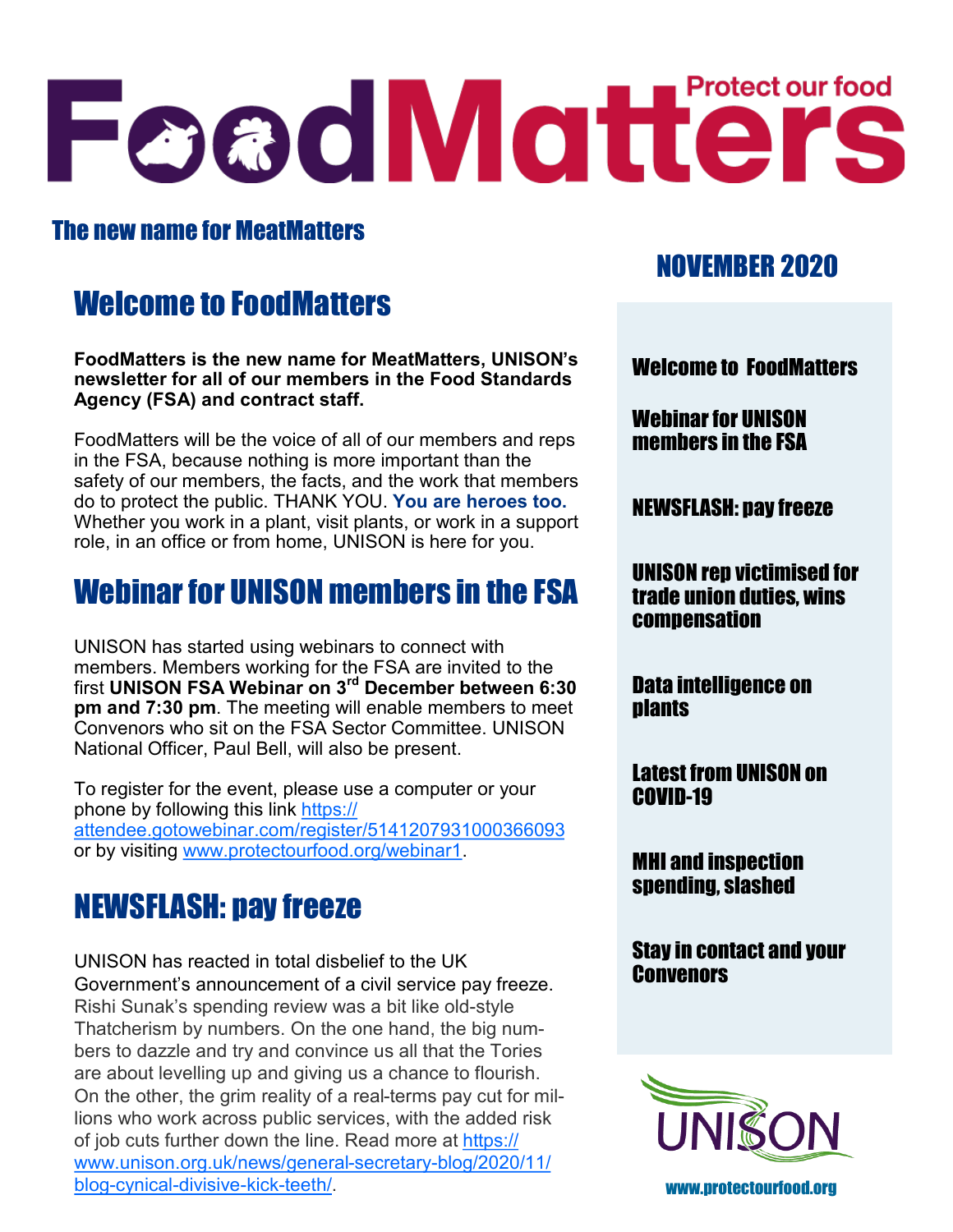## UNISON rep victimised for his trade union duties, wins compensation

A UNISON steward has recently settled his case with the FSA. His grievance was upheld and it concluded that he was being victimised for his trade union duties and that two managers behaved unlawfully. From then he has been on quite a legal journey which culminated in an Employment Tribunal claim lodged by UNISON. Earlier this year an 'out of court settlement' was secured. There are no confidentiality clauses within the legally binding agreement. He had some time off work due to the emotional impact of the case, but he now feels like he has been vindicated. He is now back at work doing his job, fighting for UNISON members. He is still a steward and a national rep and he says UNISON has protected him and all the stewards within the FSA, as it has had an impact on industrial relations and the culture within the organisation.

It is often a worry for representatives that they might be victimised for becoming a UNISON activist. We think this case demonstrates the support that the union gives to our reps and the lengths the union will go to protect them. Often in victimisation cases the member leaves their employment, but in this case the member is still in work and his working life is better. This shows the value of UNISON membership. We will not tolerate our reps and members being victimised for their trade union duties. We continue to work to stop bullying and harassment in workplaces, including staff who work from an office or at home. Our convenor for the NFCU is working hard in this regard.

We hope lessons have been learned at the FSA. Trade union membership, scrutiny and negotiation enrich an organisation and culture. Recent events during the pandemic have brought the FSA and UNISON into operational negotiations like never before. UNISON will continue to organise and fight to save lives. Thank you to all our reps and members.

#### The FSA Sector Committee would like to pay contribute and thank Gerwyn Probert and Gary Jones for all their hard work in supporting members in plant and with UNISON to save lives.

## Data intelligence on plants

A form is now available from UNISON's Protect Our Food website to record incidents at plants relating to Covid-19, health and safety or other matters you would like to raise with UNISON. The form is available by following this link: [www.protectourfood.org/tellme.](http://www.protectourfood.org/tellme) Due to GDPR, please do not record any one's unique personal data but just the plant name, number and incident, so that it can be shared with your reps. By adding your email and telephone number, you will be consenting to provide those details to UNISON. The online form is not to replace talking to your rep, but can be used to share information quickly if your rep is not around. Please do not send individual UNISON casework through the online form.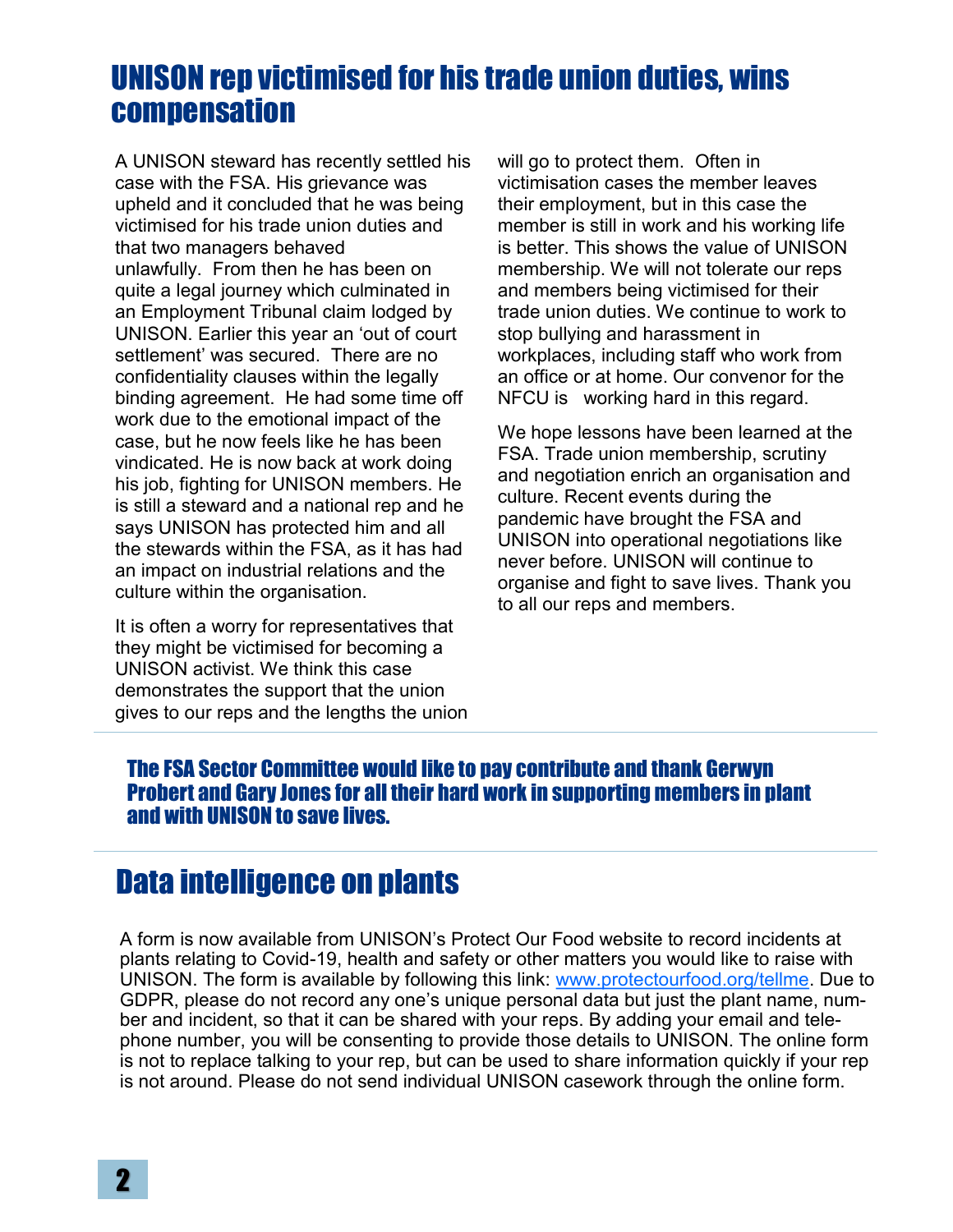# Latest from UNISON on COVID-19

UNISON is calling for mandatory Covid-19 testing at all plants. If this means closing temporarily, then so be it. A lot of work is happening behind the scenes. Your convenors and reps are working tirelessly to protect you, but we also need your support. UNISON meets with the FSA every two weeks and more frequently if necessary, to make sure your safety is a priority. It is not overdramatic to say that UNISON is working with the FSA to save lives.

UNISON health and safety reps across the country strongly encourage members to formally report all accidents, near misses, and incidents of bullying and harassment on the FSA K2 system. The more incidents that are recorded, the better chance UNISON reps have of putting pressure on the FSA and FBOs to improve the health and safety in your workplace.

UNISON also regard mental health and well-being as essential. If you are unfortunately off work with stress, please remember to complete the FSA stress questionnaire and make sure your line manager records it. UNISON is concerned that stress and mental health issues may be under-reported. If any member has an accident in the workplace through no fault of their own, please contact the UNISON helpline on 0800 0857 857 who may be able to help with legal assistance.

During the course of the pandemic, UNISON reps and UNISON have:

- **Written to the FSA asking that each Food Business Operator (FBO) carry out risk assessments to protect members by using social distancing and changes to the layout of premises**
- **Formally complained and submitted evidence to the Health and Safety Executive (HSE) to encourage the FSA to produce risk assessments for each FBO**
- **Submitted evidence to the FSA in the form of member comments and concerns along with the UNISON position on health and safety in individual workplaces**
- **Made a submission to the FSA seeking that the families of FSA staff who were shielding to be stood down on full pay. This was successful.**
- **Issued a special Covid-19 edition of FoodMatters (magazine for UNISON members in the FSA)**
- **Contributed UNISON research to inform the publication of FSA risk assessments by region and species**
- **Written to the FSA formally requesting that the spread of Covid-19 is contained by:**

**Adequate separation at entry and exit points to workplaces**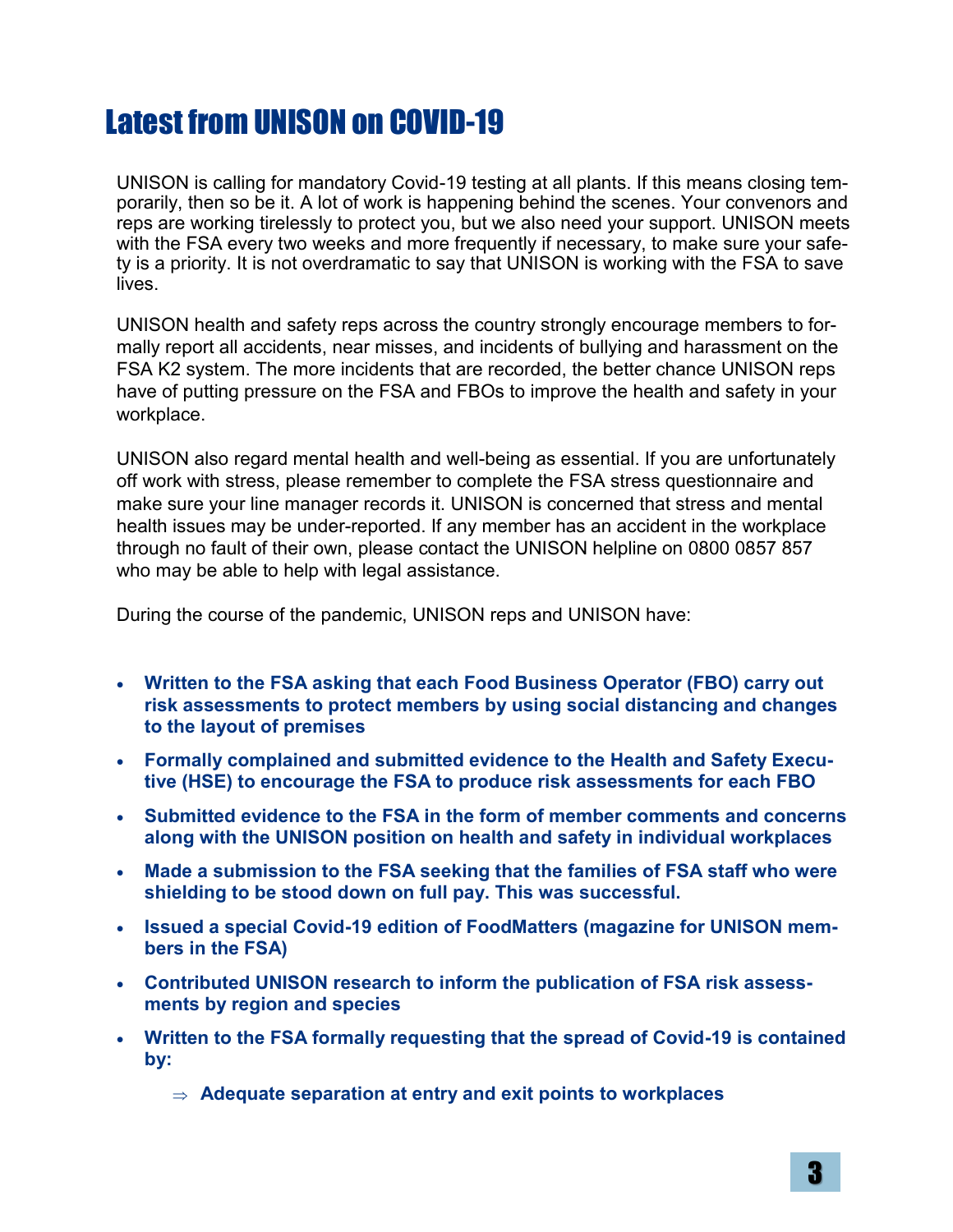- **Adequate separation on the meat inspection line including slowing down the line**
- **Enforcement of the two-metre rule**
- **The provision of washing/sterilising facilities in food processing areas**
- $\Rightarrow$  Separation of staff at lunchtime and wash down, i.e. at the end of the shift
- **Monitoring of FBO compliance and closure orders through the withdrawal of inspection where necessary**
- **Requested an extension of facilities time for UNISON's national convenor**
- **Given regular updates to Convenors on the negotiations with the FSA**
- **Written to the FSA on individual outbreaks in FBOs in England and Cymru/Wales.**

The work of the Convenors, members, UNISON Centre and Regions, all contributed to saving lives through weekly negotiation meetings and our submission to the HSE and the FSA.

**Just recently, UNISON asked for the FSA to pay for members on the front line to receive the flu vaccination. You should have seen the information on how to claim back the cost of the flu vaccination and those staff who are eligible. UNISON thanks the FSA for agreeing to reimburse staff. As many symptoms of flu and Covid-19 are similar, this is a benefit for our members but also the country by preventing periods of self-isolation for just the ordinary flu.** 

## MHI and inspection spending slashed

UNISON works in partnership with other civic organisations. One of them is Unchecked UK - an organisation supported by more than 40 organisations across civil society. In October they launched **a new report showing the staggering scale of the UK's perilous 'Enforcement Gap'.**

The research – which includes shocking whistleblower testimonies – shows that over the last decade, regulatory budgets in critical areas have fallen by 41 per cent in real terms, with staff numbers cut by over a third.

Few regulators have been spared, with many so hollowed out by successive cuts that they are no longer fit for purpose. The food inspection figures uncovered include:

A **53 per cent cut** in the number of **FSA Meat Hygiene Inspectors** in England and Wales (2009-19)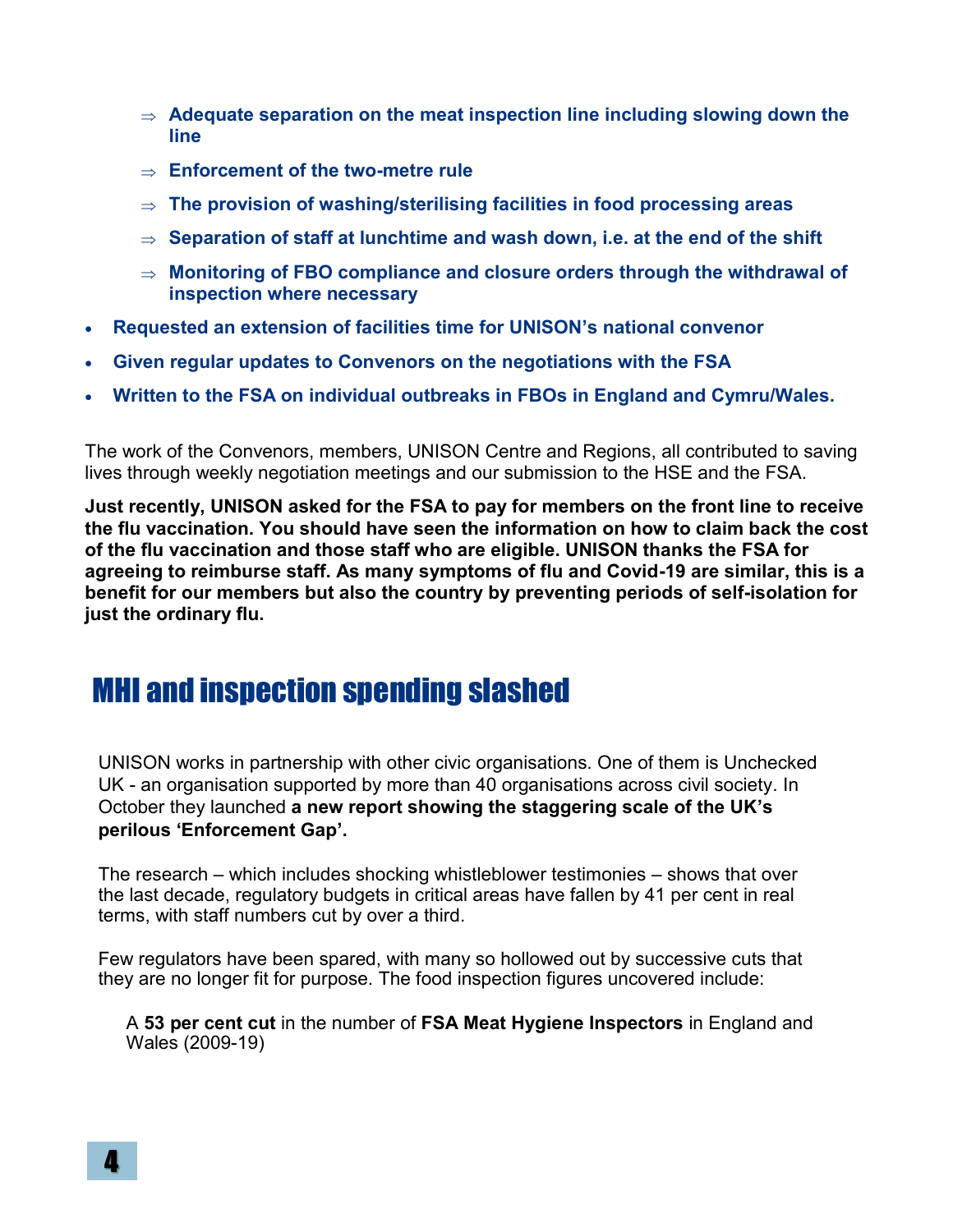A **24 per cent cut** in **FSA staff numbers** in England and Wales (2009-19)

A **51 per cent cut** in funding for the **Food Standards Agency** between 2009 and 2019, with an accompanying **24 per cent reduction** in staff numbers

A **37 per cent cut** in **FSA** spending in England and Wales on meat hygiene controls (2011-19)

A **39 per cent** reduction in the number of unannounced **FSA** inspections in cutting plans in England and Wales (2013-19)

A **49 per cent cut** in spending on **Health and Safety by Local Authorities in England** between 2009 and 2019, with a **reduction of 54 per cent** in the number of **Local Authority Health and Safety Inspectors**

A **60 per cent cut** in **Local Authority Trading Standards** funding between 2009 and 2018

A **38 per cent cut** in **food safety** in local authorities in England (2009-19)

A **59 per cent drop** in food sampling and testing by local authorities in England, Wales and Northern Ireland with an **18 per cent** drop in food interventions

A **fall in the number of UK laboratories from 17 to 9** which carry out food testing.

A **6 per cent** cut in funding for **Food Standards Scotland** (2009-19).

The implications of these cuts are significant, with declines in almost every metric of regulatory activity – including food safety checks, water pollution sampling, workplace inspections, health and safety visits, checks on consumer goods and prosecution of offenders.

Now is the time for the FSA to accept that they need more directly employed MHIs, PMHIs, OVs and support staff working across England and Wales. With Brexit and its consequences about to be laid bare for everyone to see, we urge the FSA and the Association of Meat Inspectors to join UNISON in calling for more inspection staff. Lives depend upon how the FSA responds in the future of official controls.

For more information and to read the report, visit the Unchecked UK website: [www.unchecked.uk.](http://www.unchecked.uk)

# Stay in contact and your Convenors

There are a number of ways you can stay in contact and get the latest news.

**Email:** please contact UNISONdirect online or your branch/region here [https://](https://www.unison.org.uk/about/contact/) [www.unison.org.uk/about/contact/.](https://www.unison.org.uk/about/contact/) Make sure we have your email address and your permission to use it.